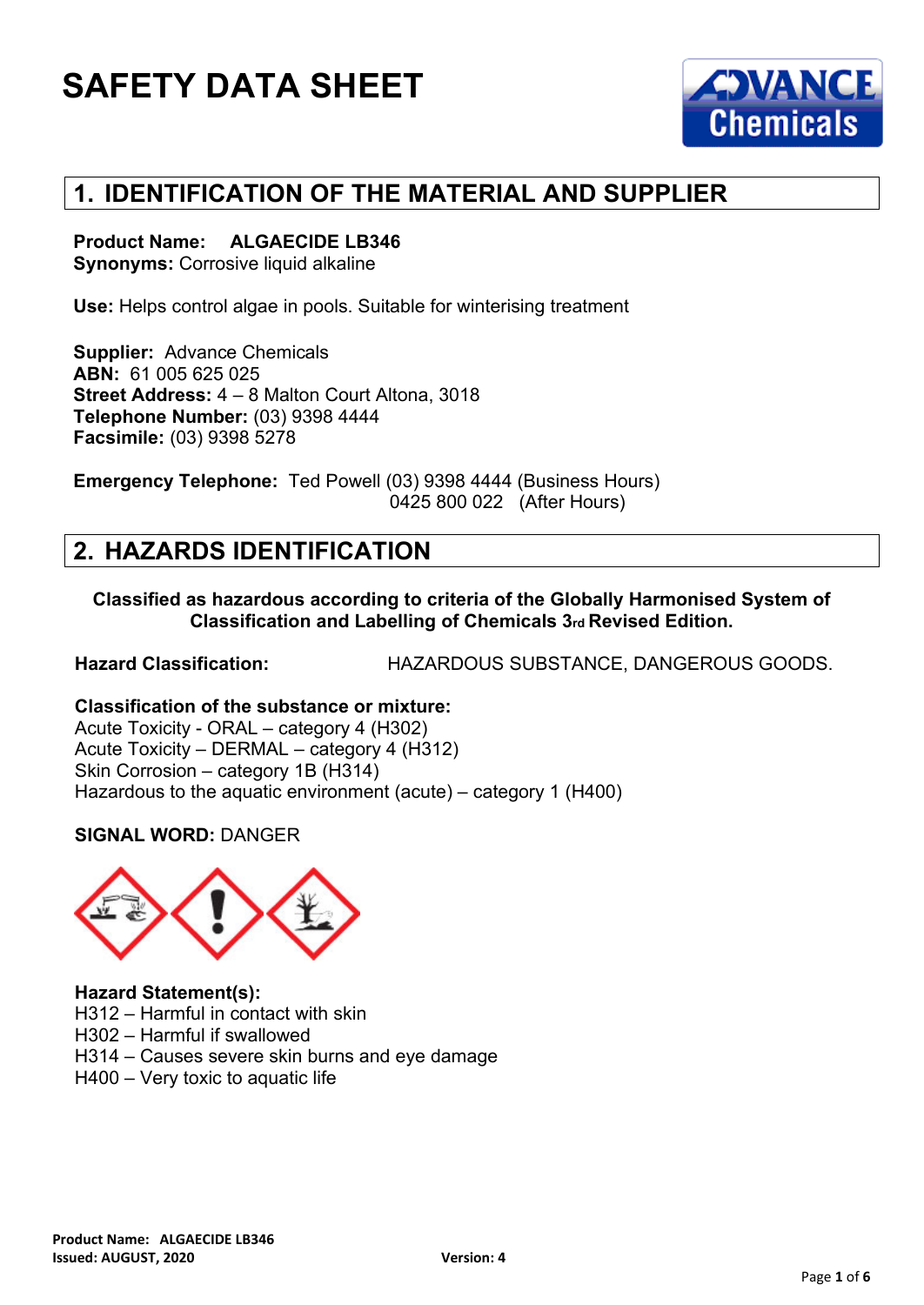

#### **Precautionary Statement(s):**

#### **Prevention:**

- P102 Keep out of reach of children.
- P103 Read label before use.
- P104 Read Safety Data Sheet before use.
- P260 Do not breathe mist.
- P264 Wash hands thoroughly after handling
- P270 Do not eat, drink or smoke when using this product.
- P280 Wear protective gloves/eye protection/ face protection.

#### **Response:**

P301 +P312 + P330 + P331– IF SWALLOWED: Rinse mouth. Call a POISON CENTRE or doctor/physician if you feel unwell. Do NOT induce vomiting.

P303 + P303 + P361 + P353 – IF ON SKIN (or hair): Remove/take off immediately all contaminated clothing. Rinse skin with water/shower.

P304 + P340 – IF INHALED: Remove victim to fresh air and keep at rest in a position comfortable for breathing.

P363 – Wasg contaminated clothing before reuse.

P305 + P351 + P338 – IF IN EYES: Rinse cautiously with water for several minutes. Remove contact lenses, if present and safe to do. Continue rinsing.

#### **Storage:**

P405 – Store locked up.

#### **Disposal:**

P501: Dispose of contents/container in accordance with local waste management authority.

#### **Poison Schedule (Australia):** 6

## **3. COMPOSITION/INFORMATION ON INGREDIENTS**

| Chemical Entity              | <b>C.A.S. No.</b> | <b>Proportion</b>  |                           |
|------------------------------|-------------------|--------------------|---------------------------|
| Quaternary ammonium compound | 63449-41-2        | $10 - 30\%$        | H312, H302,<br>H314, H400 |
| Dye                          |                   | Less than 10% $\,$ |                           |
| Water                        | 7732-18-5         | $60 - 100\%$       |                           |

## **4. FIRST AID MEASURES**

**Inhalation:** Remove victim from exposure - avoid becoming a casualty. Remove contaminated clothing and loosen remaining clothing. Allow patient to assume most comfortable position and keep warm. Keep at rest until fully recovered.

**Skin Contact:** Remove contaminated clothing and wash skin with water.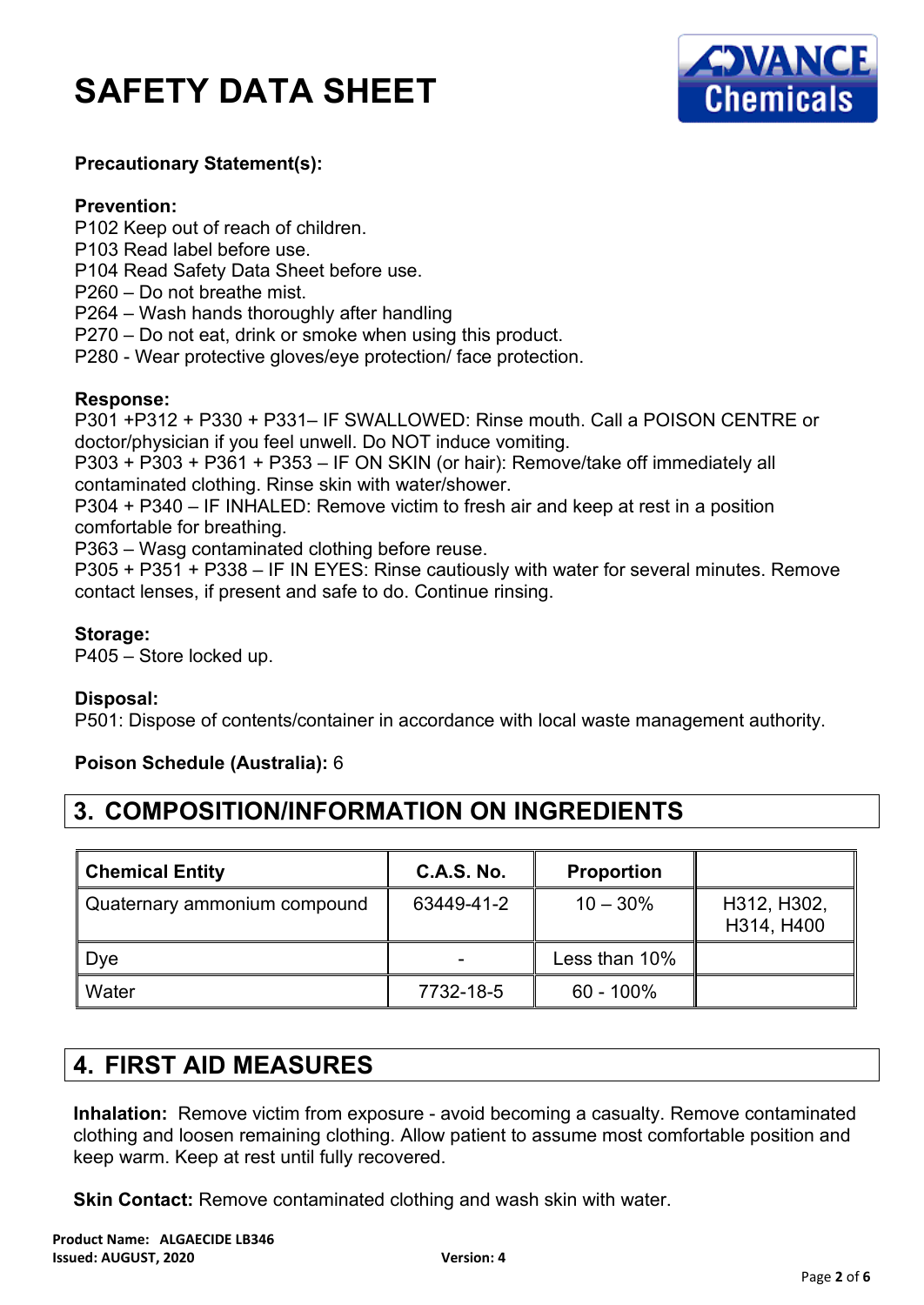

**Eye Contact:** Hold eyes open and flood with water for at least 15 minutes. Get medical attention.

**Ingestion:** If swallowed do NOT induce vomiting. Give a glass of water. Get medical attention.

**Notes to Doctor:** Alkaline detergent. Treat symptomatically.

### **5. FIRE FIGHTING MEASURES**

**Specific Hazards:** Not flammable or combustible **Fire- fighting advice:** Wear full protective clothing to prevent skin and eye contact.

**Suitable Extinguishing Media:** All extinguishing agents can be used (water, dry chemical, carbon dioxide, foam and sand).

**Hazchem Code:** 2X

**Flammability:** Non flammable

### **6. ACCIDENTAL RELEASE MEASURES**

Minor spills should be contained and mopped up quickly to prevent an accident. For large spills, contain using sand or soil. Absorb using sand, soil, vermiculite or some other inert material. Collect and seal in properly labelled containers for disposal. Refer to State Land Waste Authority for disposal.

## **7. HANDLING AND STORAGE**

**Handling advice:** Wear suitable protective clothing, gloves and eye face protection when handling this product.

**Storage advice:** Store away from dangerous goods.

### **8. EXPOSURE CONTROLS/ PERSONAL PROTECTION**

**Occupational Exposure Limits:** None assigned

**Engineering Controls:** No special ventilation or engineering controls are required under normal use conditions

**Personal Protection Equipment:** The use of gloves and safety glasses is recommended.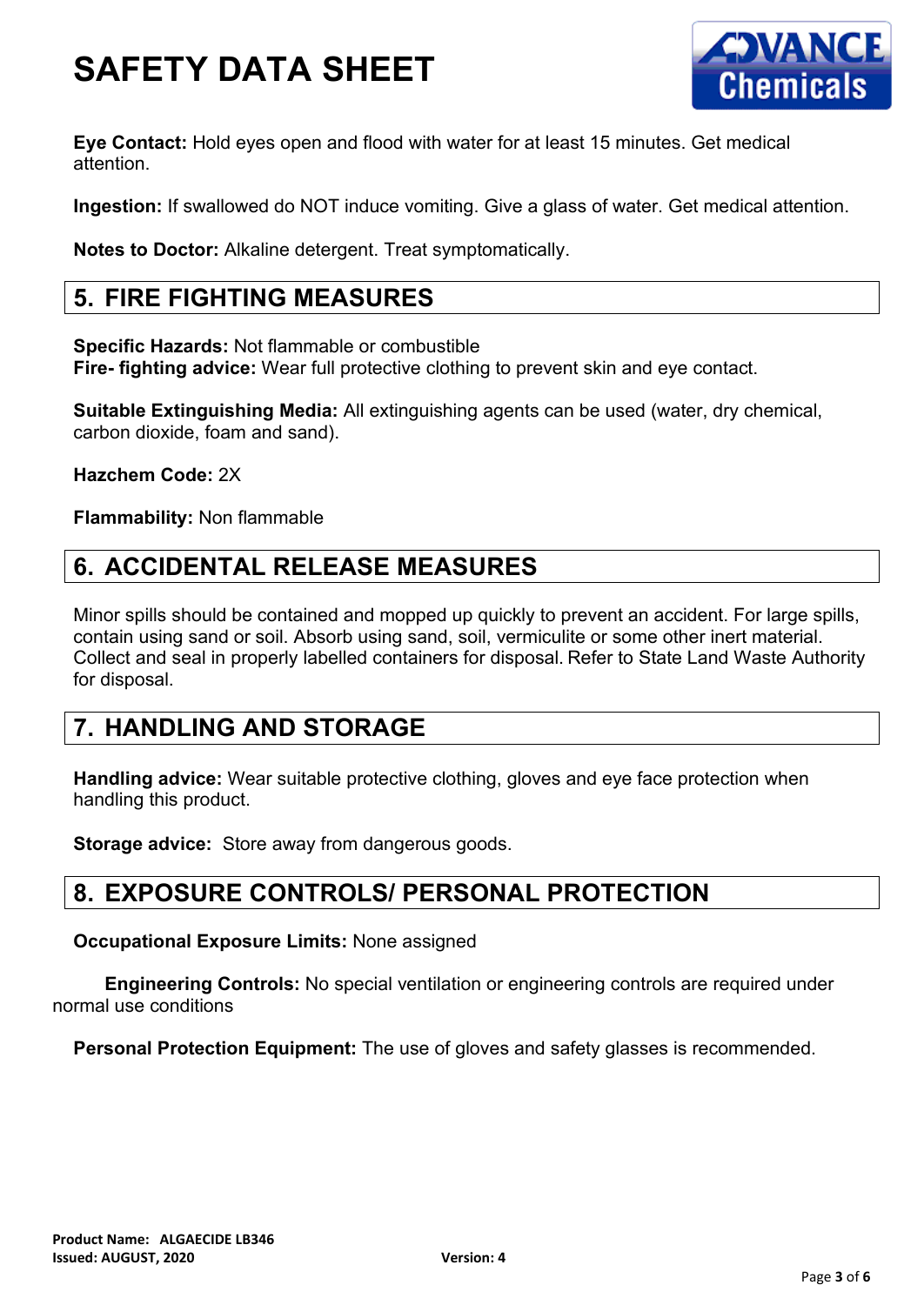

## **9. PHYSICAL AND CHEMICAL PROPERTIES**

**Appearance:** Thin, blue liquid with faint amine odour. **Boiling Point: >100 °C Melting Point: < 0°C Flash Point:** Non Flammable **Vapour Pressure: 17 mm Hg @ 20 °C Vapour Density (Air = 1):** 0.6 **Flammability Limits:** Non Flammable **Specific Gravity:** 1.01 **pH (1% dispersion):** 8.2

**Solubility in water:** Soluble in all proportions

**Corrosiveness:** May corrode mild steel, copper, aluminium and zinc fittings. Incompatible with anionic surfactants, certain inorganic silicates and nitric acid.

### **10. STABILITY AND REACTIVITY**

**Stability:** Stable when stored in sealed container at room temperature.

### **11. TOXICOLOGICAL INFORMATION**

No adverse health effects are expected, if the product is handled in accordance with this material safety data sheet and label. Symptoms and effects that may arise if the product is manhandled and overexposure occurs are:

#### **Acute Health Effects:**

**Ingested:** Irritating and nauseating. Undiluted product may cause burns to mouth, throat and gastro- intestinal tract.

**Eye:** Strong irritant to the eyes.

**Skin:** Prolonged or repeated contact with undiluted product may cause irritation to skin. Prolonged contact with diluted solutions may result in irritation by defatting of the skin.

**Inhaled:** Inhalation of mist or aerosol may cause irritation to the nose or throat.

**Chronic:** May irritate skin on prolonged or repeated exposure to dilute solutions. The use of gloves is strongly recommended.

## **12. ECOLOGICAL INFORMATION**

Avoid contaminating waterways.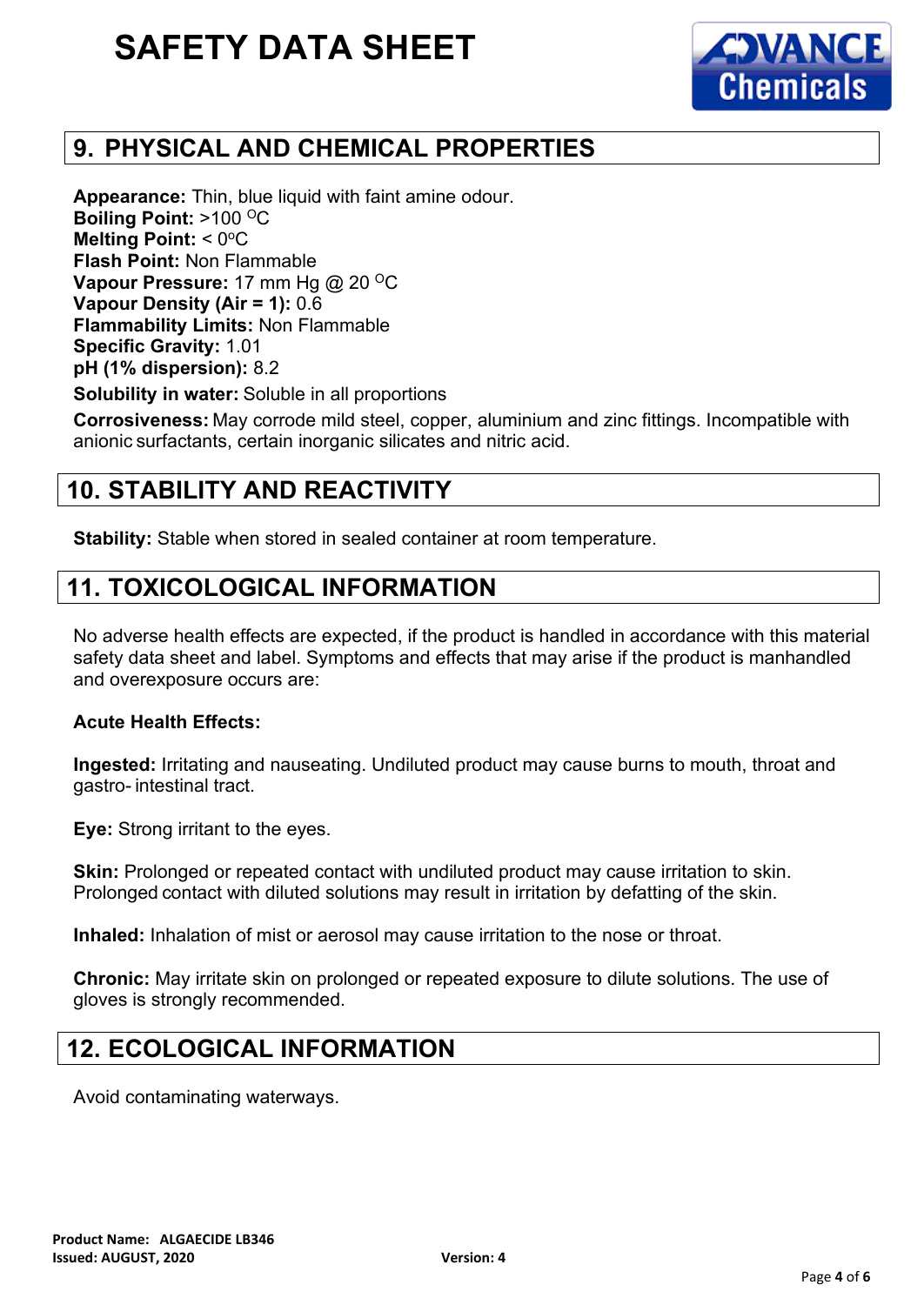

## **13. DISPOSAL CONSIDERATIONS**

Refer to Waste Management Authority.

## **14. TRANSPORT INFORMATION**

**UN Number:** 1760

**Proper Shipping Name:** CORROSIVE LIQUID, N.O.S

**Dangerous Goods Class:** 8

**Subsidiary risk:** Not applicable

**Packing Group:** III

**Hazchem Code:** 2X

**Road and Rail Transport:** Classified as Class 8 (Corrosive Liquid) Dangerous Good by the Criteria of the Australian Dangerous Good code for transport by road and rail.



## **15. REGULATORY INFORMATION**

#### **Classified as hazardous according to criteria of the Globally Harmonised System of Classification and Labelling of Chemicals 3rd Revised Edition.**

#### **Classification of the substance or mixture:**

Acute Toxicity - ORAL – category 4 (H302) Acute Toxicity – DERMAL – category 4 (H312) Skin Corrosion – category 1B (H314) Hazardous to the aquatic environment (acute) – category 1 (H400)

#### **SIGNAL WORD:** DANGER



**Poisons Schedule:** 6